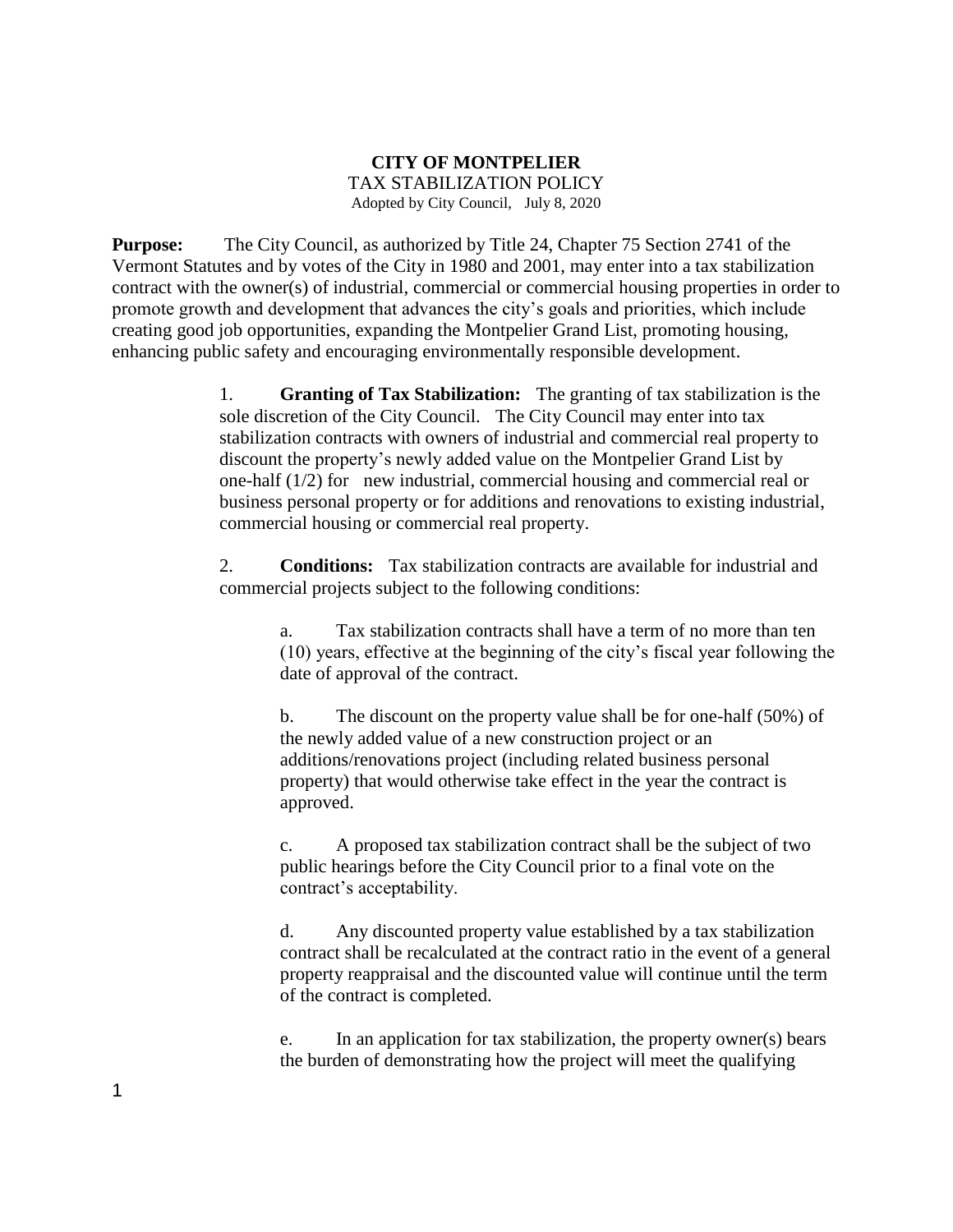criteria of this policy. However, for projects that are desirable and are believed to meet the criteria for tax stabilization, the City Council may extend an invitation to the property owner(s) to enter into a tax stabilization contract.

f. Applications for tax stabilization should be made after approval of a zoning permit or other permits from the Development Review Board but prior to the issuance of a building permit. The property owner(s) is at risk of being refused tax stabilization, irrespective of the merits of the project, if the application for tax stabilization is filed after the building permit is requested.

- g. Applications for tax stabilization for business personal property may only be made in conjunction with applications for real property. Any awards will be made for the entire application.
- h. Properties within the Tax Increment Financing (TIF) District are not eligible for Tax Stabilization.

## 5. **Compliance:**

a. A tax stabilization contract shall include any and all terms necessary to assure the City of the benefits which are the basis of the decision to grant tax stabilization to the project. In the case of a failure to carry out the terms of the contract, the City may terminate the contract and/or recapture the taxes for periods during which there was a breach of the terms, seek specific performance, and impose any other remedies which may be available under the terms of the contract or by operation of law.

b. Property owners who enter into tax stabilization contracts shall provide annual compliance statements documenting that all provisions of their tax stabilization contract are being met. Such compliance statements will be due by the anniversary date of the contract and will be reviewed by the city to assure that all criteria are maintained throughout the duration of the contract. Failure of the property owner(s) to provide compliance statements may be grounds for the City Council to terminate the tax stabilization contract..

6. **Municipal Taxes Only:** Tax stabilization awards shall be made consistent with the provisions of 24 VSA Chapter 75 Section 2741 and shall be only for the municipal portion of property taxes. Applicants who seek tax stabilization for education property taxes must do so through the Vermont Economic Progress Council.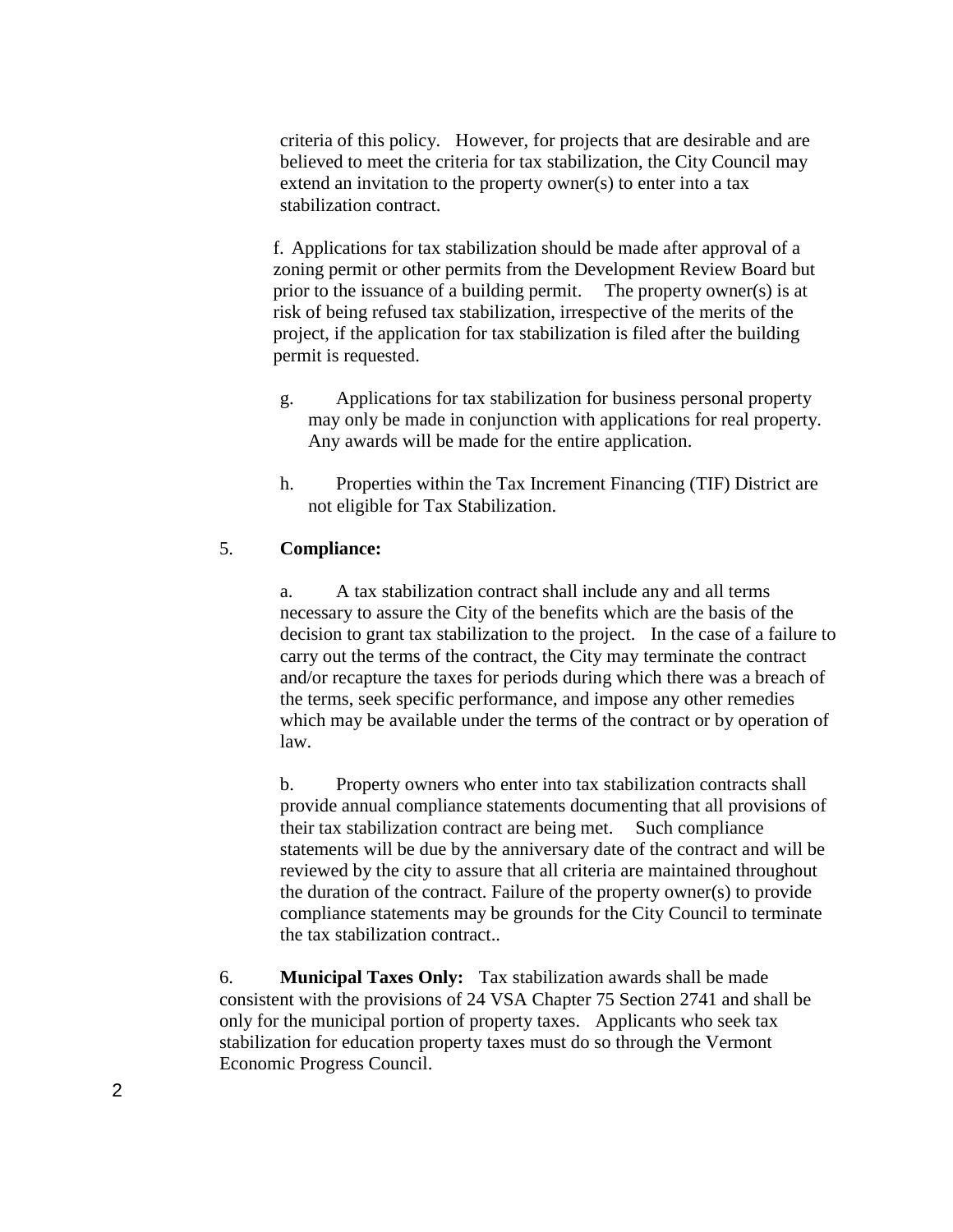7. **Findings of Fact:** Before approving a tax stabilization contract, the City Council shall make specific findings of fact on which to base the general findings that the project meets each of the required eligibility criteria set forth in this policy.

8. **Benefit Levels:** Tax Stabilization awards may be awarded as follows:

*Base Award* – A reduction in property value of one-half (1/2) for up to five (5) years.

*Additional Years -* Up to five (5) additional years may be added based on criteria articulated in this policy..

7. **Criteria for Base Award:** To be considered for tax stabilization, the project must meet ALL of the following criteria:

a.At the beginning of the contract term the real property additions and/or renovations and/or business personal property will:

i) be assessed at a total of \$400,000 or more; or

ii) be assessed at a total of \$100,000 or more for businesses with 25 or fewer full-time employees or with \$2 million or less in annual gross sales or;

iii) for creation or renovation of 5 or more commercial residential units or:

iv) the project can demonstrate to the satisfaction of the City Council that the project will positively affect in a significant way the number of employment opportunities in Montpelier.

b. No part of the completed project, which shall include the entire value of the real property and any improvements thereon, will be exempt from City taxes during the term of the contract and thereafter for a period equal to the contract term, other than property value discount granted under the tax stabilization contract.

c The real property additions and/or renovations to receive tax stabilization must include commercial and/or residential sprinklers approved (or properly waived through the municipal appeal process) by the Montpelier Fire Chief and the Vermont Department of Public Safety (if applicable).

d. The project can demonstrate to the satisfaction of the City Council that, net of tax stabilization and all foreseeable tax impacts, it will provide a positive property tax benefit to the City. This is defined to mean that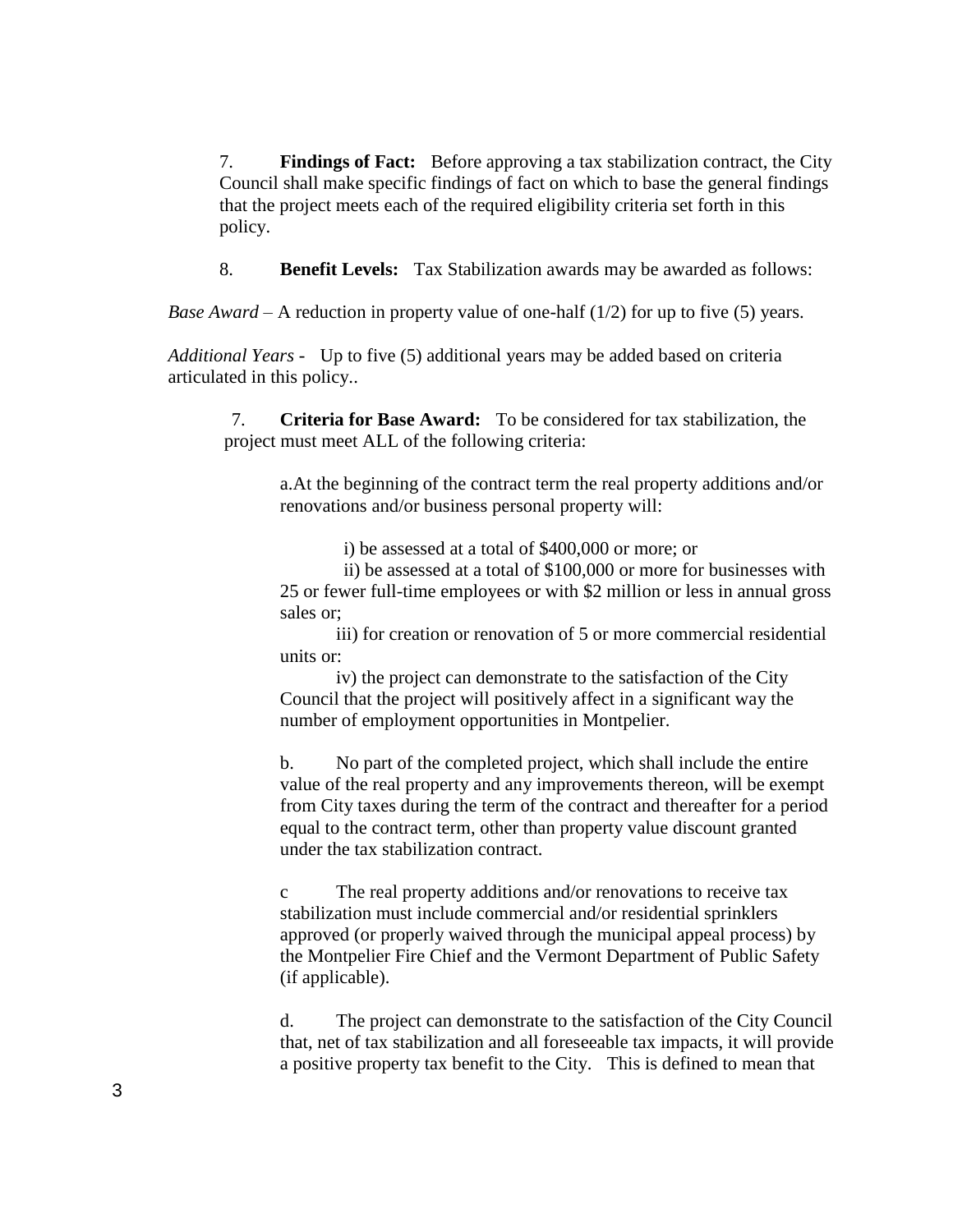the project will not require new service expenses in excess of the new tax revenues.

## 8. **Criteria for Additional Years** - To be considered for any additional years:

One year may be awarded per item up to a total of five (5) years:

1.a) The property owner(s) will deed to the City certain rights in real property which could otherwise be acquired only by outright purchase or eminent domain to promote the achievement of a specific policy or objective set out in the City Plan, including easements for riverfront walkways and parks, pocket parks, recreations trails and conservation easements that protect or create the following: key natural features, open space, greenways, specimen trees, etc. This provision shall apply only to acquisitions for which there is no reasonable or practicable alternative or;.

b) The project will meet certain exceptional, enhanced aesthetic standards not otherwise required by law or the City Master Plan, such as replacement of existing above-ground power lines, preservation or creation of public views and vistas, maintaining or enhancing the historic authenticity of an existing building or unusual landscaping effects, or:

c) The project will include a unique and significant public amenity specifically referenced in the Montpelier City Plan, Economic Development Strategic Plan, Capital District Master Plan or Montpelier Arts Master Plan which will relieve the City of a significant cost which it would otherwise incur.

2. The project will result in a net increase of 15 or more residential units within the city.

3. At the commencement of the contract term the real property additions and/or renovations will be assessed at \$600,000 or more.

4. Throughout the life of the tax stabilization contract, the project will result in a net increase of 20 full time equivalent jobs which pay at least an amount equal to the lowest full time Montpelier city employee pay rate as of January 1 of the calendar year in which the application if filed and adjusted accordingly throughout the life of the contract. This rate will match or exceed the city's lowest full time hourly rate if the employer provides benefits. If the jobs do not provide leave and health benefits equivalent to the Vermont Health Connect Silver plan, the rate will increase by 45%.